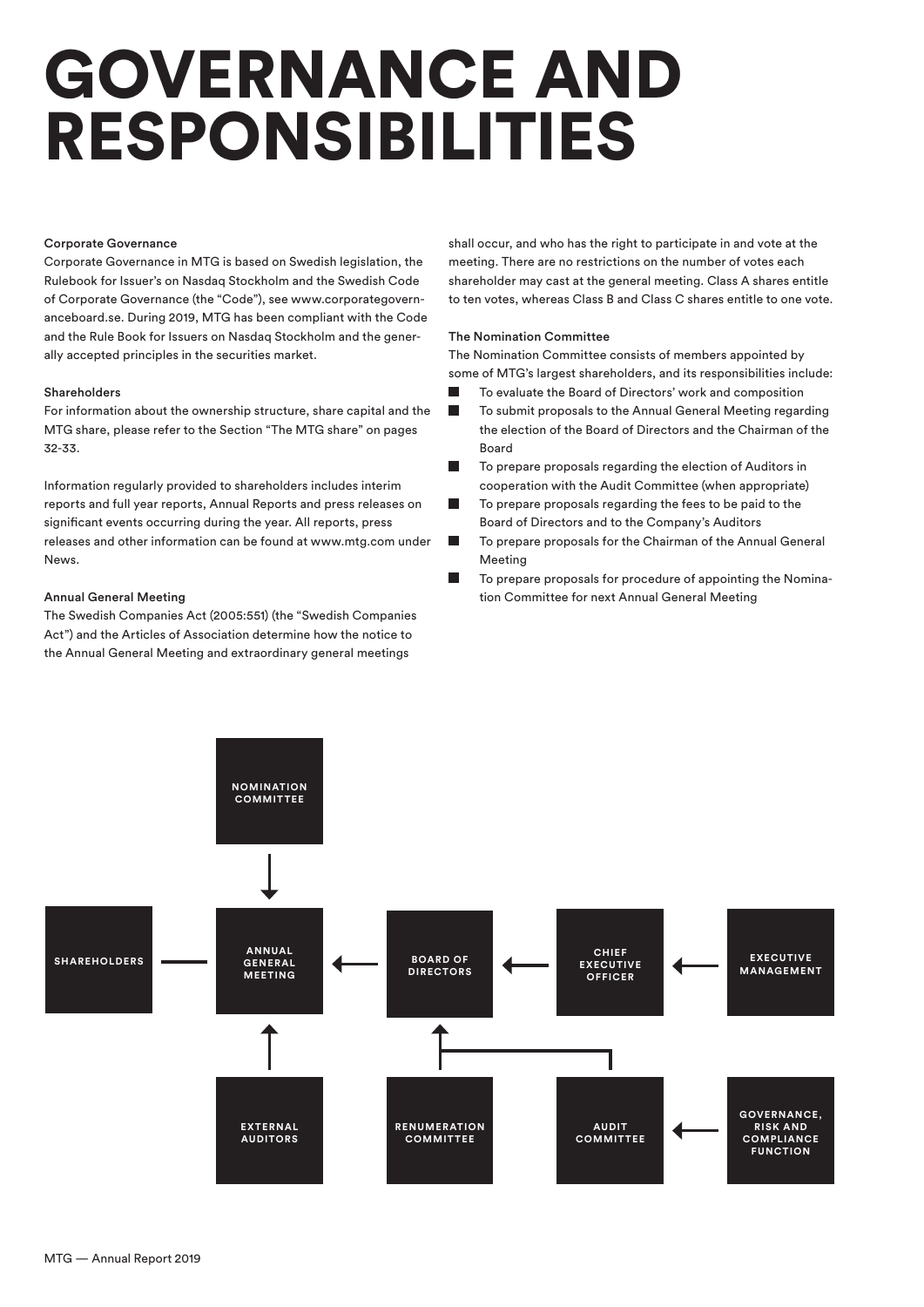In accordance with the resolution of the 2019 Annual General Meeting of MTG shareholders, a Nomination Committee was convened to prepare proposals for the 2020 Annual General Meeting. The Nomination Committee comprises Joachim Spetz, appointed by Swedbank Robur Funds; Erik Durhan, appointed by Nordea Funds; David Marcus, appointed by Evermore Global Advisors, LLC; and David Chance, the Chairman of the Board. The three shareholders who have appointed representatives to the Nomination Committee hold approximately 17% percent of the total voting rights in MTG. The members of the Nomination Committee appointed Joachim Spetz as Chairperson of the Nomination Committee at their first meeting. Information about how shareholders can submit proposals to the Nomination Committee has been published on www.mtg. com, where the Nomination Committee's motivated statement regarding its proposal to the Annual General Meeting and a brief presentation of its work will also be published well in advance of the Annual General Meeting 2020. In its work, the Nomination Committee applies rule 4.1 of the Swedish Corporate Governance Code as its diversity policy. Accordingly, the Nomination Committee gives particular consideration to the importance of an increased diversity on the Board, including gender, age and nationality, as well as depth of experiences, professional backgrounds and business disciplines. Further information may be found in the Nomination Committee's motivated statement regarding the proposal for the Board which was given in connection with the 2019 Annual General Meeting.

## The Board of Directors

Board members are elected at the Annual General Meeting for a period ending at the close of the next Annual General Meeting. The Articles of Association contains no restrictions pertaining to the eligibility of Board members. According to the Articles of Association, the number of Board members can be no less than three and no more than nine members elected by shareholders. The Board of Directors of Modern Times Group MTG AB comprises five Non-Executive Directors. The members of the Board of Directors are David Chance, Simon Duffy, Gerhard Florin, Donata Hopfen and Natalie Tydeman, and all of the current Board members were re-elected at the 2019 Annual General Meeting. In 2019, the Board of MTG complied with the Code's provision that the majority of members shall be independent in relation to the company and its management, and that at least two of them also shall be independent in relation to the company's major shareholders (i.e. those with a holding exceeding 10%). Biographical information on each Board member is provided on pages 42-43.

## Responsibilities and Duties of the Board of Directors

MTG's Board of Directors is responsible for the overall strategy of the Group and for organizing its administration in accordance with the Swedish Companies Act. The Board's work and delegation procedures, instructions for the Chief Executive Officer, and reporting instructions are updated and approved at least annually following the Annual General Meeting. As in previous years, a Remuneration Committee and an Audit Committee have been established within the Board. These committees are preparatory bodies of the Board and do not reduce the Board's overall responsibility for the governance of the Company and decisions taken.

# The work of the Board

During the year, the Board of Directors held 12 Board meetings. Prior to each ordinary Board meeting, the members receive a written agenda, based on the Board's established rules of procedure, and a complete set of documents for information and decision-making. Recurring items include the company's financial results and position, the market situation, investments and adoption of the financial statements. Reports from the Audit and Remuneration Committees, as well as reports on internal control and financing activities are also regularly addressed. The Chief Executive Officer presents matters for discussion at the meetings, and the Company's CFO and other members of management also participate and present specific matters. The Group General Counsel is the Board's secretary. The attendance of Board members at Board and committee meetings is presented in the table on page 43. Important issues addressed during the year include strategic issues, with a particular focus on structural options (such as the split of MTG into two listed companies; the MTG Group and the Nordic Entertainment Group and the preparations for a proposal concerning the distribution of Nordic Entertainment Group and the strategic review of the gaming vertical).

#### Ensuring Quality in Financial Reporting

The reporting instructions approved annually by the Board include detailed instructions on the type of financial reports and similar information which are to be submitted to the Board. In addition to the full-year report, interim reports and the annual report, the Board reviews and evaluates comprehensive financial information regarding the Group as a whole and the entities within the Group. The Board also reviews, primarily through the Audit Committee, the most important accounting principles applied by the Group in financial reporting, as well as major changes in these principles. The tasks of the Audit Committee also include reviewing reports regarding internal control and financial reporting processes, as well as reports submitted by the Group's governance, risk and compliance (GRC) function. The Group's external auditors report to the Board as necessary. The external auditor also attends the meetings of the Audit Committee. Minutes are taken at all meetings and are made available to all Board members and to the auditor.

# Evaluation of the Board of Directors and the Chief Executive Officer

The Board complies with an annual performance review process to assess how well the Board, its committees and processes are functioning and how they might be improved. Questions focus on whether the Board is adding value to the organisation and on enhancing its performance through examination of Board structure and composition, its operation and effectiveness, and its role in monitoring the execution of agreed strategies. The survey also includes an individual performance review. Answer options include both a quantitative ranking system as well as an opportunity to provide any relevant comments, particularly in relation to ideas for improvement. At the Q4 Board meeting the Chairman provides the full Board with a report of the outcome of the Board evaluation process. This summary is also presented by the Chairman and discussed with the Nomination Committee. In addition, every three years a more extensive Board evaluation is undertaken either by an independent Board member or an external consultant. Last time such an extensive board evaluation was carried out was the year 2017.

## Remuneration Committee

The Remuneration Committee comprises Natalie Tydeman as Chairman, David Chance and Gerhard Florin. The Remuneration Committee's assignments are stipulated in Chapter 9.1 of the Code, and comprise issues concerning salaries, pension terms and conditions, incentive programs and other conditions of employment for the senior executives. The guidelines applied in 2019 are presented in Note 26 for the Group. Minutes are kept at the Remuneration Committee's meetings and are reported to the Board at its next meeting.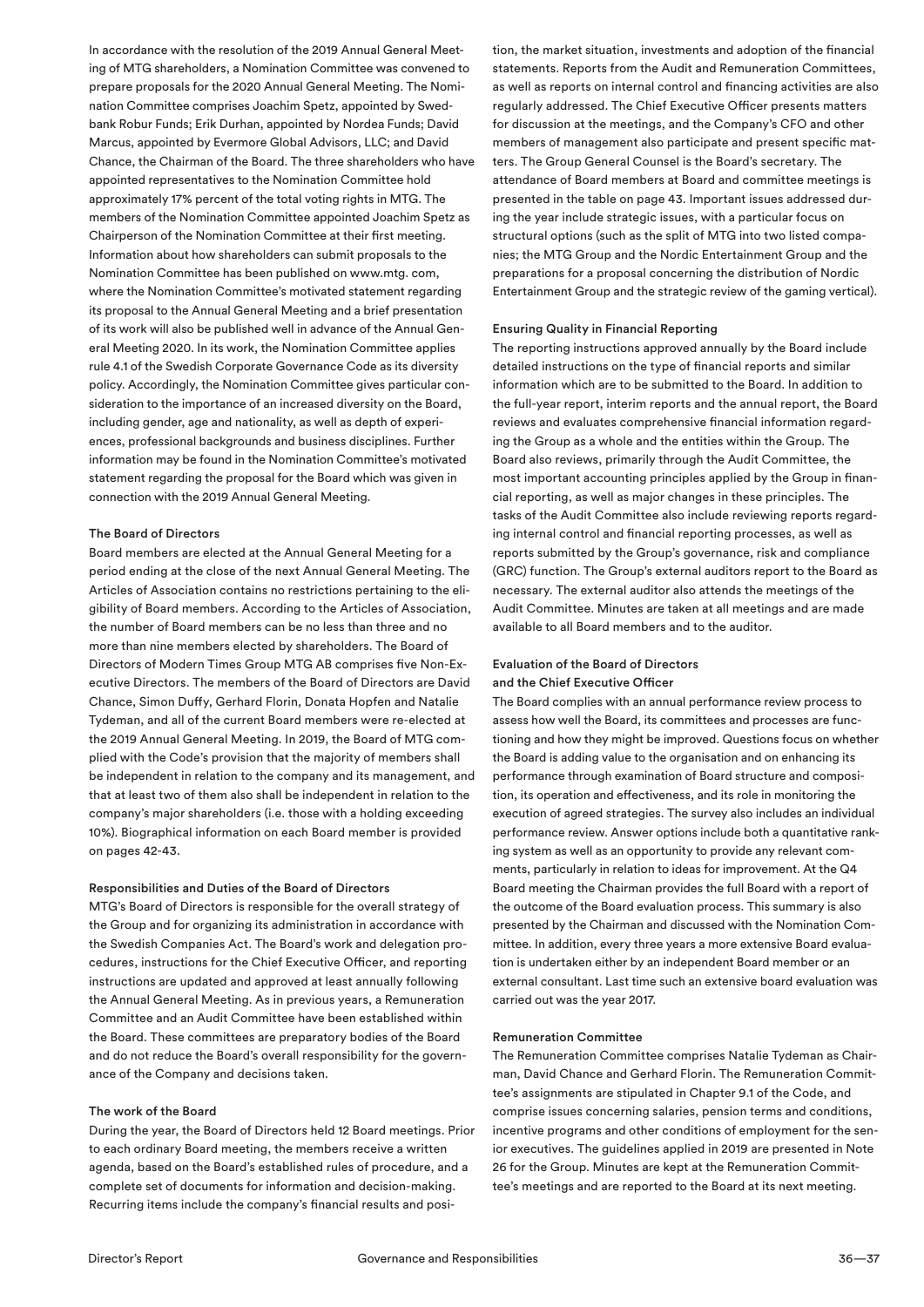# Audit Committee

The Audit Committee comprises Simon Duffy as Chairman, Donata Hopfen and Natalie Tydeman. The Audit Committee's assignments are stipulated in Chapter 8, Section 49b of the Swedish Companies Act. These tasks include monitoring MTG's financial reporting and the efficiency of MTG's internal controls, as well as maintaining frequent contacts with the external auditor and the Group's governance, risk and compliance Director. The Audit Committee's work primarily focuses on the quality and accuracy of the Group's financial accounting and the accompanying reporting, as well as the internal financial controls within MTG. Furthermore, the Audit Committee evaluates the auditors' work, qualifications and independence. The Audit Committee monitors the development of relevant accounting policies and requirements, discusses other significant issues connected with MTG's financial reporting and reports its observations to the Board. Minutes are kept at the Audit Committee's meetings and are reported to the Board at its next meeting.

## Remuneration of Board Members

The remuneration to the Board members for Board work, and work in the committees of the Board, is proposed by the Nomination Committee and approved by the Annual General Meeting. The Nomination Committee proposal is based on benchmarking of peer group company compensation and company size. Information on the remuneration to Board members is provided in Note 26. Board members do not participate in the Group's incentive plans.

#### External Auditors

KPMG was elected as MTG's auditor for the financial year 2019 for a term-of-office ending at the end of the 2020 Annual General Meeting. KPMG has been the Group's external auditor since 1997. Joakim Thilstedt, Authorized Public Accountant, has been responsible for the audit of the Company on behalf of KPMG since December 2013. Audit assignments have involved the examination of the Annual Report and financial accounting, the administration by the Board and the CEO, other tasks related to the duties of a company auditor, and consultation or other services that may result from observations noted during such examination or the implementation of such other tasks. All other tasks are defined as other assignments. The auditor reports its findings to the shareholders by means of the auditors' report, which is presented to the Annual General Meeting. In addition, the auditors' report detailed findings at each of the ordinary meetings of the Audit Committee and to the full Board as necessary. KPMG provided certain additional services in 2019. These services comprised work in relation to the split of MTG and Nordic Entertainment Group, tax compliance work, advice on accounting issues, and advice on processes and internal controls and other assignments of a similar kind and closely related to the auditing process. For more detailed information concerning the auditors' fees, see Note 27.

# Pre-approval of Policies and Procedures

#### for Non-audit related Services

In order to ensure the auditor's independence, the Audit Committee has established pre-approval policies and procedures for non-audit related services to be performed by the external auditor. The policy was approved in November 2019 by the Audit Committee.

# Executive Management

At year-end of 2019, the members of the Executive Management in MTG included Chief Executive Officer Jørgen Madsen Lindemann, Chief Financial Officer Maria Redin, Head of Communications & Investor Relations Lars Torstensson, Head of Product Development and Incubation Peter Nørrelund, Head of Esport and Gaming Arnd

Benninghoff and Group General Counsel Johan Levinsson. In February 2019, Jette Nygaard-Andersen left MTG. Biographical information, including shareholding as of 31 December 2019, on each member of the Executive Management is provided on pages 44-45.

#### Chief Executive Officer

The CEO is responsible for the ongoing management of the Company in accordance with the instructions established by the Board. In consultation with the Chairman of the Board, the CEO prepares the information and documentation required as a basis for the work of the Board and in order to enable Board members to make well-informed decisions. The CEO is supported by the Executive Management team. The Board evaluates the performance of the CEO on a regular basis. The Board also held one meeting to evaluate the CEO's performance, without the attendance of the CEO or any other member of management. The CEO and the Executive Management, supported by the various employee functions, are responsible for the adherence to the Group's overall strategy, financial and business control, financing, capital structure, risk management and acquisitions. Among other tasks, this includes preparation of financial reports and communication with the stock market. The Company guidelines and policies issued include financial control, communication practices, brands, business ethics and personnel policies.

## Executive remuneration

The existing guidelines for remuneration to senior executives approved at the 2019 Annual General Meeting, as well as information regarding the application of, and the deviations from, the existing guidelines and remuneration for the senior executives paid out during 2019, can be found in Note 26 for the Group. Senior executives covered by these guidelines include the Executive Management.

The Remuneration Committee's evaluation has resulted in the conclusion that there has been compliance with the guidelines for remuneration to the senior executives resolved by the 2018 and 2019 Annual General Meetings during 2019. This conclusion has been confirmed by the auditor.

# Proposal for 2020 executive remuneration guidelines

The Board proposes the following guidelines for determining remuneration for MTG's CEO and other senior executives in the MTG Group (the "Senior Executives"), as well as members of the Board if they are remunerated outside their directorship. The Group Management currently comprises six Senior Executives (the CEO and 5 other Senior Executives).

#### Remuneration guidelines

Subject to the adoption by the 2020 Annual General Meeting, these Remuneration Guidelines shall be applied to employment agreements entered into after the 2020 AGM and to changes made to existing agreements thereafter. The guidelines shall be in force until new guidelines are adopted by the General Meeting, the intention is for the guidelines to remain in place for up to four years. These guidelines do not apply to any remuneration decided or approved by the General Meeting such as long-term share or share price related incentive plans and ordinary Board remuneration.

The Board has established a Remuneration Committee. In order to avoid any conflict of interest, the Remuneration Committee consist only of members that are independent of the company and its management. The remuneration is managed through well-defined pro-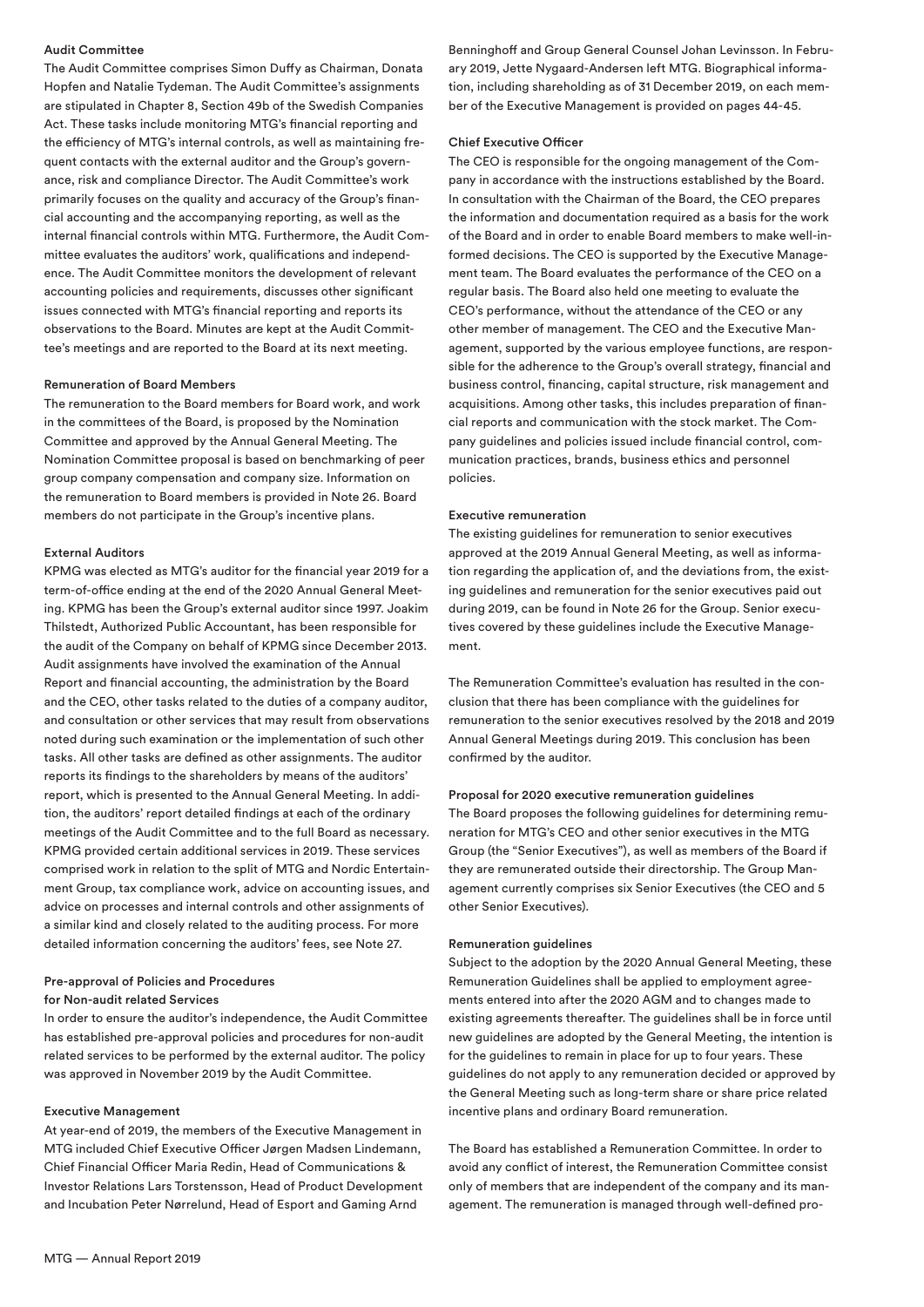cesses ensuring that no individual is involved in the decision-making process related to their own remuneration. The Remuneration Committee's tasks include preparing the Board's decision to propose guidelines for executive remuneration. The Board shall prepare a proposal for new guidelines at least every fourth year and submit it to the Annual General Meeting. The guidelines shall be in force until new guidelines are adopted by the General Meeting. The Remuneration Committee shall also monitor and evaluate programs for variable remuneration to the executive management, the application of the guidelines for executive remuneration as well as the current remuneration structures and compensation levels in the company.

Information regarding the existing remuneration arrangements for the Senior Executives can be found in Note 26 of the 2019 Annual Report, this includes fixed and variable compensation, long-term incentive plans and other benefits.

MTG is a strategic operational and investment company that combines investment expertise with hands-on operational engagement. MTG's Vision is to become the home of esport and gaming entertainment. MTG's Mission is to grow the gaming ecosystem and benefit its communities through relevant storytelling with craftmanship, innovation and sustainability at its centre. MTG's Strategy is to drive profitability and organic growth in portfolio companies and invest in high-potential esport and gaming businesses.

A prerequisite for the successful implementation of the company's business strategy and safeguarding of its long-term interests, including its sustainability, is that the company can recruit and retain qualified personnel. To this end, it is necessary that the company offers competitive remuneration. The remuneration structures shall encourage employees to do their utmost to safeguard shareholders' interests and thereby the company's sustainability and long-term value creation.

More information on MTG's strategy can be found on the MTG's website and in the most recent annual report, www.mtg.com.

## Remuneration principles

The Remuneration Guidelines provides a structure that aligns remuneration with the successful delivery of our long-term strategy: to drive profitability and organic growth in our portfolio companies and invest in high-potential esport and gaming business. The guidelines sets guiding principles for selection of LTIP performance measures and LTIP performance period to ensure the link to the shareholder value and as such the guidelines contributes to the long-term success and value creation of the company. The guidelines provides for the ability to set relevant financial and non-financial STI measures including governance, social and environmental further contributing to alignment between the guidelines and sustainability as well as the company values, which are Bold, Smart, Engaging and Fun. The performance measures for the STI are determined by the Remuneration Committee based on the business priorities for the year. Each year stretch objectives are set in the light of the Company's annual business plan and the operating environment. The guidelines provides incentives for the CEO and the Senior Executives to drive innovative and performance based culture which contributes to achieving our company mission.

The remuneration of the CEO and the Senior Executives consist of base salary, short-term and long-term incentives, pension and other benefits.

## Base salary

Attracts and retains the CEO and the Senior Executives taking into account of their individual responsibilities, their personal contribution, the size of role and business complexity. The base salary for the CEO and the Senior Executives shall be competitive. The base salary is reviewed annually, typically with effect from 1 January. The Remuneration Committee looks at pay practices in selected comparison groups, the benchmarks are conducted through independent advisors. Decisions on salary also take into account the performance and experience of the individual, changes in the size and scope of the role, and the level of salary awards across the business.

#### Short term incentive (STI)

Drives and rewards achievement of our stretching annual financial, strategic, operational and sustainability targets aligned with our business strategy. The STI is capped at 125% of the individual's base salary. Performance measures and weightings are reviewed at the start of each year to take account of current business plans and to ensure they continue to support the short-term business strategy. These measures can vary from year to year to reflect business priorities and typically the measures includes a balance of the Company's financial performance measures (for example profitability, revenue and cash flow measures) and non-financial measures (for example key operational, strategic, environmental, social, governance or other sustainability related measures) provided that in any given year majority of weighting will be on financial performance measures. Through the combination of the financial measures with the non-financial measures the STI will contribute to the long-term interests and sustainability of the company. Details of actual performance measures applied for each year and how they support the business strategy will be disclosed in the annual Remuneration Report. Performance against targets is monitored and determined based on assessment of performance level versus each target level. The Board reviews the performance and determines the extent to which each of the targets have been achieved, to determine the final pay-out level. As regards to the financial criteria, the evaluation shall be based on the latest financial information made public by MTG. The Board has discretion to adjust the formulaic STI outcome in changed circumstances to improve the alignment of pay with value creation for shareholders, and to ensure the outcome is a fair reflection of the company´s performance, and will take into account any relevant environmental, social, and governance (ESG) matters when determining outcomes. To further strengthen the connection to the shareholders' interest and the company's long-term value creation, payment of part of the STI may be deferred and delivered in MTG shares and such shares to be retained for an agreed period of time. Awards are subject to claw-back in cases where the final payment is made based on performance that is proven to be manifestly misstated. The Board may decide to reclaim whole or a part of the final payment. In its decision to reclaim any amount the Board may, in its sole discretion, reduce the amount to be reclaimed based on the employee's lack of direct involvement in the performance and reporting of performance which has been manifestly misstated.

## Extraordinary arrangements

By way of exception, additional one-off arrangements can be made on a case by case basis when deemed necessary, under the condition that such extraordinary arrangement is made for recruitment or retention purposes, subject to Board approval. Each such arrangement shall be capped at, and never exceed, 200% of the individual's annual base salary.